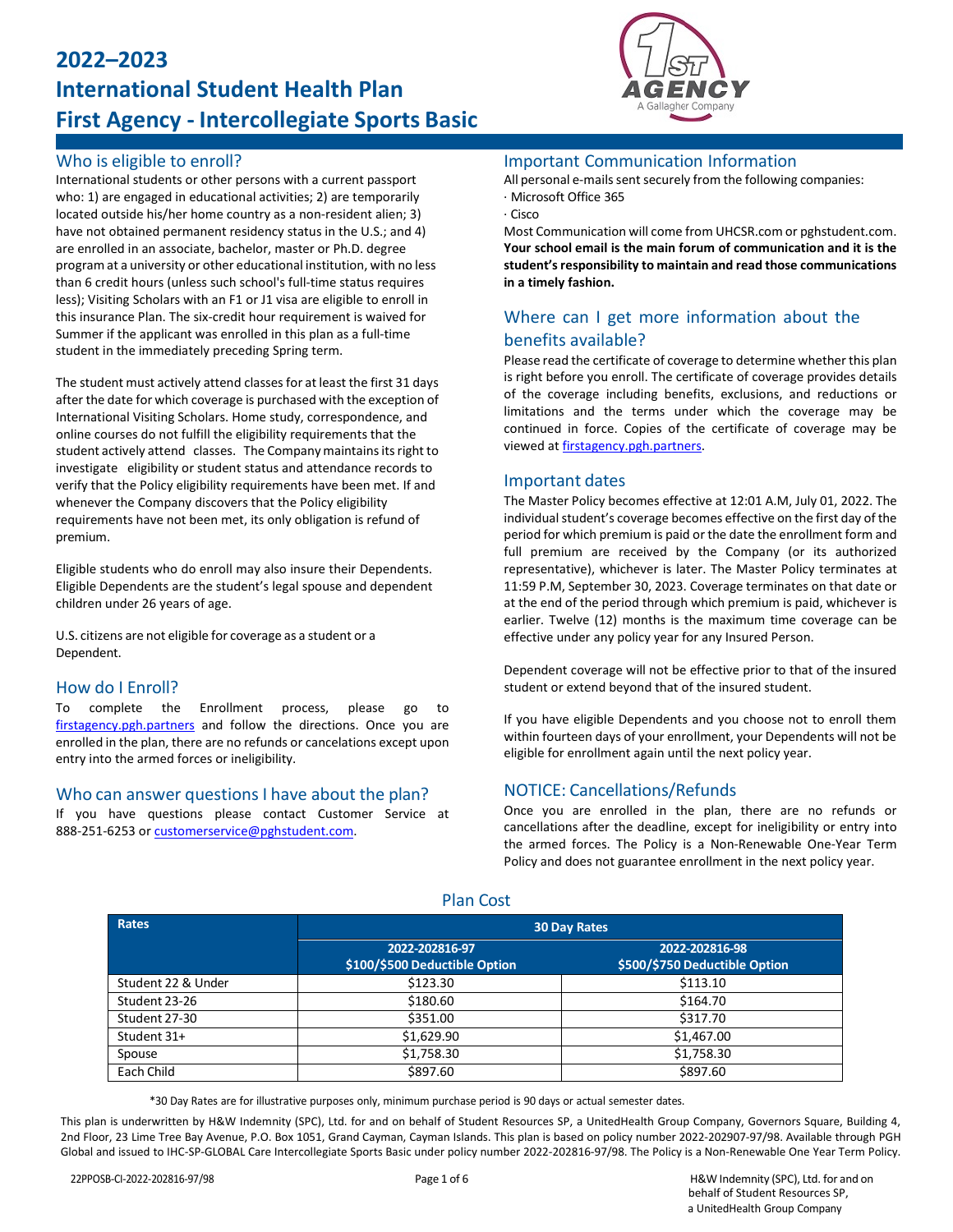### **Highlights of the Student Only Health Plan of Benefits offered by H&W Indemnity (SPC), Ltd. for and on behalf of Student Resources SP, a UnitedHealth Group Company**

| Preferred Providers: The Preferred Provider Network for this plan is UnitedHealthcare Options PPO. Preferred Providers can be found using the<br>following link: firstagency.pgh.partners                              |                                                                                                                                                                                                                                     |                                                                                                             |  |  |
|------------------------------------------------------------------------------------------------------------------------------------------------------------------------------------------------------------------------|-------------------------------------------------------------------------------------------------------------------------------------------------------------------------------------------------------------------------------------|-------------------------------------------------------------------------------------------------------------|--|--|
| Student Health Center Benefits: The Deductible and Copays will be waived and benefits will be paid at the Preferred Provider level of benefits<br>when treatment is rendered at the Student Health Center.             |                                                                                                                                                                                                                                     |                                                                                                             |  |  |
|                                                                                                                                                                                                                        | <b>Preferred Providers</b>                                                                                                                                                                                                          | <b>Out-of-Network Providers</b>                                                                             |  |  |
| <b>Overall Plan Maximum</b>                                                                                                                                                                                            | \$500,000 (For Each Injury or Sickness)                                                                                                                                                                                             |                                                                                                             |  |  |
| <b>Plan Deductible</b>                                                                                                                                                                                                 | 2022-202816-97                                                                                                                                                                                                                      |                                                                                                             |  |  |
|                                                                                                                                                                                                                        | \$100 (Per Insured Person, Per Policy Year)                                                                                                                                                                                         | \$500 (Per Insured Person, Per Policy Year)                                                                 |  |  |
|                                                                                                                                                                                                                        | 2022-202816-98                                                                                                                                                                                                                      |                                                                                                             |  |  |
|                                                                                                                                                                                                                        | \$500 (Per Insured Person, Per Policy Year)                                                                                                                                                                                         | \$750 (Per Insured Person, Per Policy Year)                                                                 |  |  |
| Coinsurance<br>All benefits are subject to satisfaction of the<br>Deductible, specific benefit limitations, maximums<br>and Copays as described in the plan certificate.                                               | 80% of Allowed Amount for Covered<br><b>Medical Expenses</b>                                                                                                                                                                        | 70% of Allowed Amount for Covered Medical<br>Expenses                                                       |  |  |
| <b>Prescription Drugs</b><br>Prescriptions must be filled at a UHCP network<br>pharmacy. UHCP Mail Order Network Pharmacy or 90<br>Day Retail Network Pharmacy at 2.5 times the retail<br>Copay up to a 90 day supply. | \$20 Copay for Tier 1<br>30% Coinsurance per prescription for Tier 2<br>45% Coinsurance per prescription for Tier 3<br>Up to a 31-day supply per prescription filled<br>at a UnitedHealthcare Pharmacy<br>Not subject to deductible | No Benefits                                                                                                 |  |  |
| <b>Preventive Care Services</b><br>Including but not limited to: annual physicals, GYN<br>exams, routine screenings and immunizations.<br>Preventive care limits apply based on age and risk<br>group.                 | 100% of Allowed Amount (\$1,000<br>Maximum, Per Policy Year)<br>Not Subject to deductible                                                                                                                                           | No Benefits                                                                                                 |  |  |
| The following services have per service Copays<br>This list is not all inclusive. Please read the plan<br>certificate for complete listing of Copays.                                                                  | Physician's Visits: \$30 not subject to<br>Deductible<br>Medical Emergency: \$300 not subject to<br>Deductible<br>Room and Board: \$100 not subject to<br>Deductible                                                                | Medical Emergency: \$300 not subject to<br>Deductible<br>Room and Board: \$100 not subject to<br>Deductible |  |  |
| <b>Intercollegiate Sports</b><br>(\$10,000 Maximum For Each Injury)                                                                                                                                                    | Paid as any other Injury                                                                                                                                                                                                            | Paid as any other Injury                                                                                    |  |  |
| UnitedHealthcare Global: Global Emergency Services                                                                                                                                                                     | International Students are covered worldwide except in their home country.                                                                                                                                                          |                                                                                                             |  |  |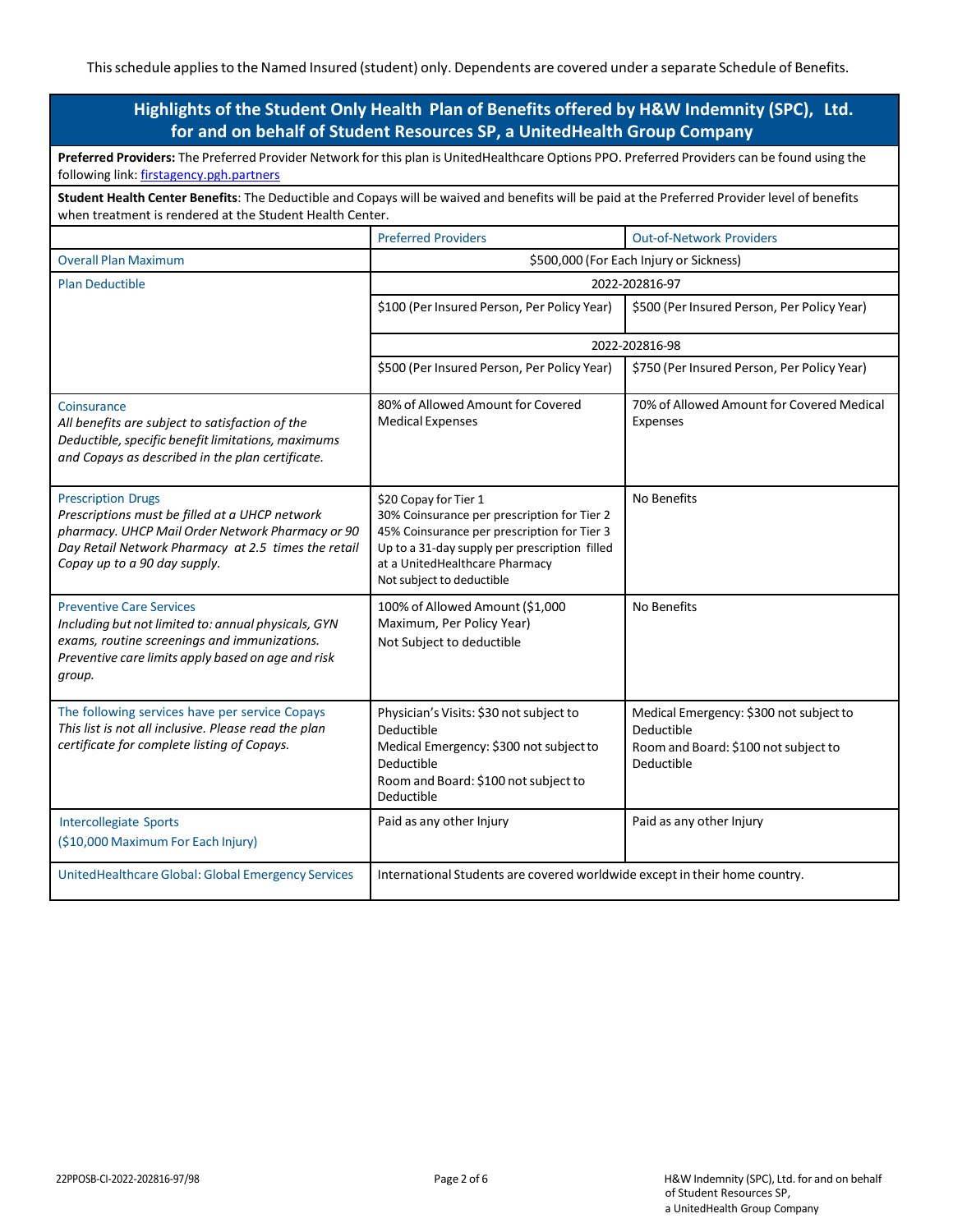### **Highlights of the Dependent Only Health Plan of Benefits offered by H&W Indemnity (SPC), Ltd. for and on behalf of Student Resources SP, a UnitedHealth Group Company**

| Preferred Providers: The Preferred Provider Network for this plan is UnitedHealthcare Options PPO. Preferred Providers can be found using the<br>following link: firstagency.pgh.partners              |                                                                                                                                                                                                                                               |                                                       |  |  |
|--------------------------------------------------------------------------------------------------------------------------------------------------------------------------------------------------------|-----------------------------------------------------------------------------------------------------------------------------------------------------------------------------------------------------------------------------------------------|-------------------------------------------------------|--|--|
|                                                                                                                                                                                                        | <b>Preferred Providers</b>                                                                                                                                                                                                                    | <b>Out-of-Network Providers</b>                       |  |  |
| <b>Overall Plan Maximum</b>                                                                                                                                                                            |                                                                                                                                                                                                                                               | \$250,000 (Per Insured Person, Per Policy Year)       |  |  |
| <b>Plan Deductible</b>                                                                                                                                                                                 | 2022-202816-97                                                                                                                                                                                                                                |                                                       |  |  |
|                                                                                                                                                                                                        | \$250 (Per Insured Person, Per Policy Year)                                                                                                                                                                                                   | \$750 (Per Insured Person, Per Policy Year)           |  |  |
|                                                                                                                                                                                                        | 2022-202816-98                                                                                                                                                                                                                                |                                                       |  |  |
|                                                                                                                                                                                                        | \$500 (Per Insured Person, Per Policy Year)                                                                                                                                                                                                   | \$750 (Per Insured Person, Per Policy Year)           |  |  |
| Coinsurance<br>All benefits are subject to satisfaction of the<br>Deductible, specific benefit limitations, maximums<br>and Copays as described in the plan certificate.                               | 80% of Allowed Amount for Covered<br><b>Medical Expenses</b>                                                                                                                                                                                  | 70% of Allowed Amount for Covered Medical<br>Expenses |  |  |
| <b>Prescription Drugs</b><br>Prescriptions must be filled at a UHCP network<br>pharmacy. Mail order through UHCP at 2.5 times the<br>retail Copay up to a 90 day supply.                               | \$20 Copay for Tier 1<br>30% Coinsurance per prescription for Tier 2<br>40% Coinsurance per prescription for Tier 3<br>Up to a 31-day supply per prescription<br>filled at a UnitedHealthcare Pharmacy<br>(UHCP)<br>Not Subject to Deductible | No Benefits                                           |  |  |
| <b>Preventive Care Services</b><br>Including but not limited to: annual physicals, GYN<br>exams, routine screenings and immunizations.<br>Preventive care limits apply based on age and risk<br>group. | 100% of Allowed Amount (\$1,000<br>Maximum, Per Policy Year)                                                                                                                                                                                  | No Benefits                                           |  |  |
| The following services have per service Copays<br>This list is not all inclusive. Please read the plan<br>certificate for complete listing of Copays.                                                  | Medical Emergency: \$200 not subject to<br>Deductible<br>Room & Board: \$500 not subject to<br>Deductible                                                                                                                                     | Medical Emergency: \$200 not subject to<br>Deductible |  |  |
| UnitedHealthcare Global: Global Emergency Services                                                                                                                                                     | International Students are covered worldwide except in their home country.                                                                                                                                                                    |                                                       |  |  |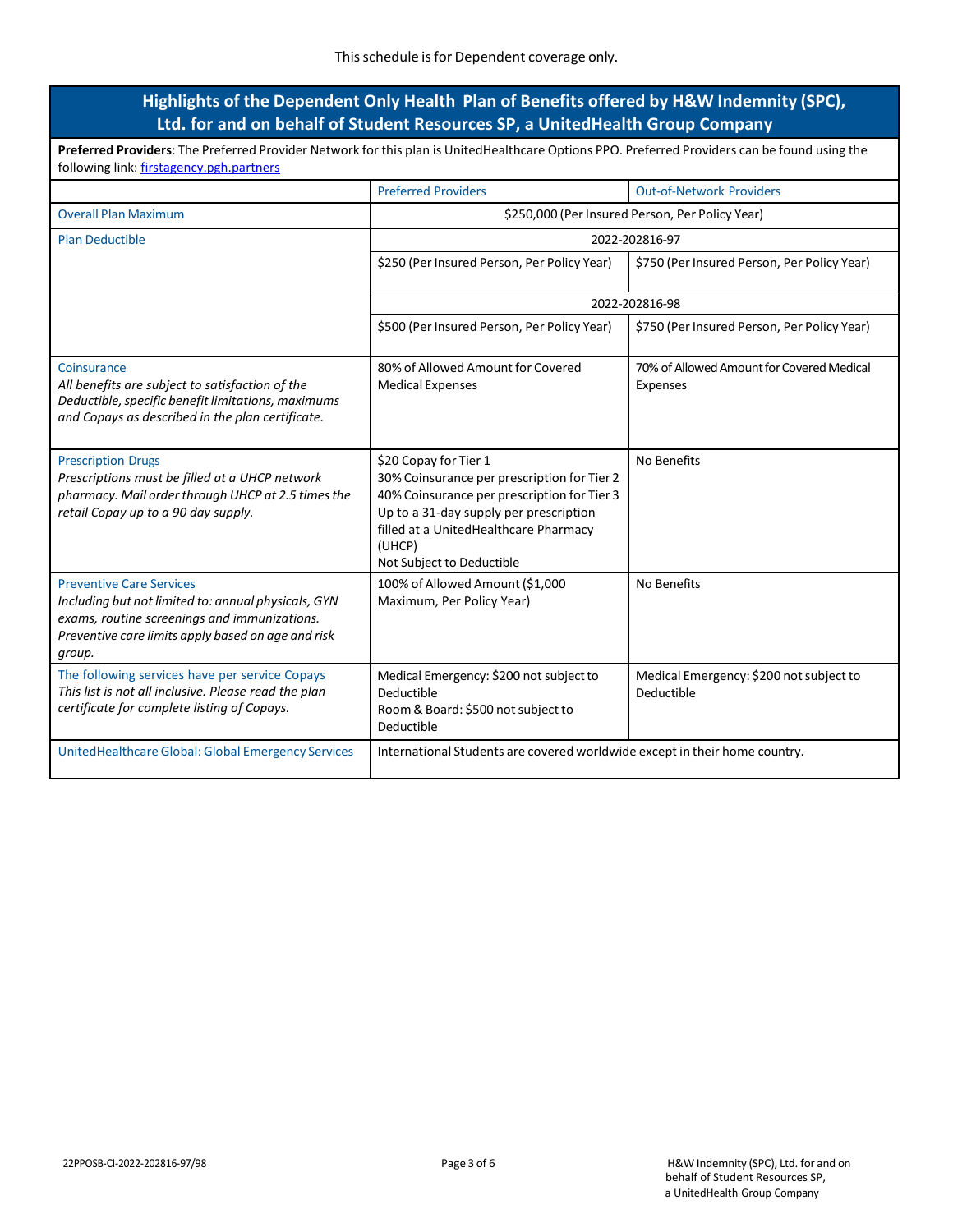### Exclusions and Limitations:

No benefits will be paid for: a) loss or expense caused by, contributed to, or resulting from; or b) treatment, services or supplies for, at, or related to any of the following:

- 1. Acne.
- 2. Acupuncture.
- 3. Addiction, such as:
	- Nicotine addiction, except as specifically provided in the Policy.
	- Caffeine addiction.
	- Non-chemical addiction, such as: gambling, sexual, spending, shopping, working and religious.
	- Codependency.
- 4. Biofeedback.
- 5. Injections.
- 6. Cosmetic procedures, except reconstructive procedures to correct an Injury or treat a Sickness for which benefits are otherwise payable under the Policy or for newborn or adopted children. The primary result of the procedure is not a changed or improved physical appearance.
- 7. Custodial Care.
	- Care provided in: rest homes, health resorts, homes for the aged, halfway houses, college infirmaries or places mainly for domiciliary or Custodial Care.
	- Extended care in treatment or substance abuse facilities for domiciliary or Custodial Care.
- 8. Dental treatment, except:
	- For accidental Injury to Sound, Natural Teeth.
- 9. Elective Surgery or Elective Treatment.
- 10. Foot care for the following:
	- Routine foot care including the care, cutting and removal of corns, calluses, and bunions (except capsular or bone surgery).
	- This exclusion does not apply to preventive foot care for Insured Persons with diabetes.
- 11. Health spa or similar facilities. Strengthening programs.
- 12. Home health care.
- 13. Hospice care.
- 14. Immunizations, except as specifically provided in the Policy. Preventive medicines or vaccines, except where required for treatment of a covered Injury or as specifically provided in the Policy.

15. Injury or Sickness for which benefits are paid or payable under any Workers' Compensation or Occupational Disease Law or Act, or similar legislation.

- 16. Injury or Sickness inside the Insured's home country.
- 17. Injury or Sickness outside the United States and its possessions, except when traveling for academic study abroad programs, business, pleasure or to or from the Insured's home country.
- 18. Injury or Sickness when claims payment and/or coverage is prohibited by applicable law.
- 19. Injury sustained while:
	- 22PPOSB-CI-2022-202816-97/98 Page 4 of 6 H&W Indemnity (SPC), Ltd. for and on Participating in any interscholastic, or professional sport, contest or competition.
- Traveling to or from such sport, contest or competition as a participant.
- Participating in any practice or conditioning program for such sport, contest or competition.
- 20. Investigational services.
- 21. Participation in a riot or civil disorder. Commission of or attempt to commit a felony.
- 22. Pre-existing Conditions in excess of \$1,000. This exclusion will not be applied to individuals who have been continuously insured under the student insurance Policy for at least 6 consecutive months. The Pre-existing Condition exclusionary period will be reduced by the total number of months that the Insured provides documentation of continuous coverage under prior Creditable Coverage which provided benefits similar to this Policy provided the coverage was continuous to a date within 63 days prior to the Insured's effective date under this Policy.
- 23. Prescription Drugs, services or supplies as follows:
	- Therapeutic devices or appliances, including: hypodermic needles, syringes, support garments and other non-medical substances, regardless of intended use, except as specifically provided in the Policy.
	- Immunization agents, except as specifically provided in the Policy. Biological sera. Blood or blood products administered on an outpatient basis.
	- Drugs labeled, "Caution limited by federal law to investigational use" or experimental drugs.
	- Products used for cosmetic purposes.
	- Drugs used to treat or cure baldness. Anabolic steroids used for body building.
	- Anorectics drugs used for the purpose of weight control.
	- Fertility agents or sexual enhancement drugs, such as Parlodel, Pergonal, Clomid, Profasi, Metrodin, Serophene, or Viagra.
	- Growth hormones.
	- Refills in excess of the number specified or dispensed after one (1) year of date of the prescription.
- 24. Reproductive services for the following:
	- Procreative counseling.
	- Genetic counseling and genetic testing.
	- Cryopreservation of reproductive materials. Storage of reproductive materials.
	- Fertility tests.
	- Infertility treatment (male or female), including any services or supplies rendered for the purpose or with the intent of inducing conception.
	- Premarital examinations.
	- Impotence, organic or otherwise.
	- Female sterilization procedures, except as specifically provided in the Policy.
	- Vasectomy.
	- Sexual reassignment surgery.
	- Reversal of sterilization procedures.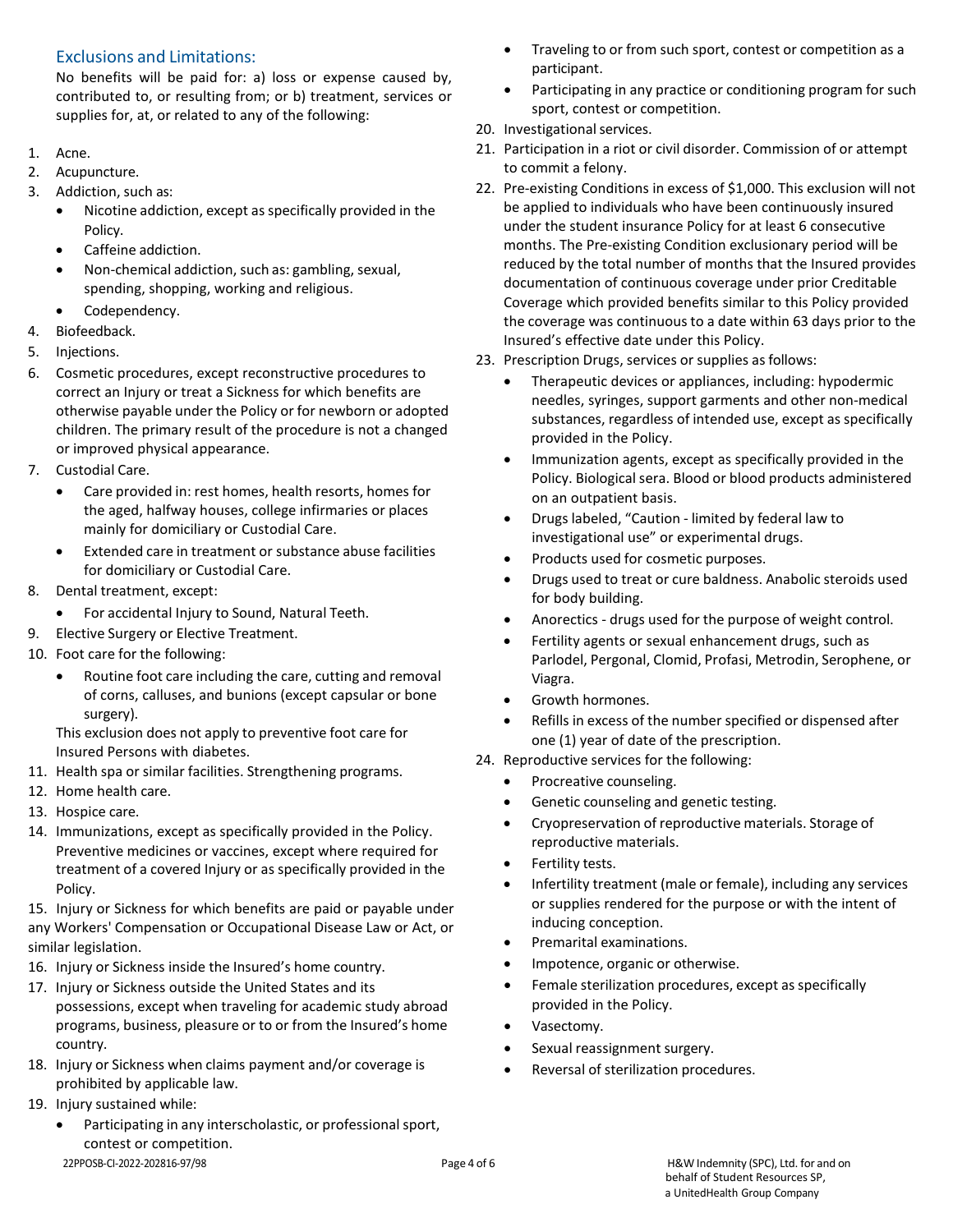- 25. Research or examinations relating to research studies, or any treatment for which the patient or the patient's representative must sign an informed consent document identifying the treatment in which the patient is to participate as a research study or clinical research study.
- 26. Routine eye examinations. Eye refractions. Eyeglasses. Contact lenses. Prescriptions or fitting of eyeglasses or contact lenses. Vision correction surgery. Treatment for visual defects and problems. This exclusion does not apply as follows:
	- When due to a covered Injury or disease process.
- 27. Routine Newborn Infant Care, and well-baby nursery and related Physician charge, except as specifically provided in the Policy.
- 28. Preventive care services. Routine physical examinations and routine testing. Preventive testing or treatment. Screening exams or testing in the absence of Injury or Sickness. This exclusion does not apply to benefits specifically provided in the Policy.
- 29. Services provided normally without charge by the Health Service of the institution attended by the Insured or services covered or provided by a student health fee.
- 30. Deviated nasal septum, including submucous resection and/or other surgical correction thereof. Nasal and sinus surgery, except for treatment of a covered Injury or treatment of chronic sinusitis.
- 31. Speech therapy, except as specifically provided in the Policy.
- 32. Supplies, except as specifically provided in the Policy.
- 33. Surgical breast reduction, breast augmentation, breast implants or breast prosthetic devices, or gynecomastia; except as specifically provided in the Policy.
- 34. Treatment in a Government hospital, unless there is a legal obligation for the Insured Person to pay for such treatment.
- 35. War or any act of war, declared or undeclared; or while in the armed forces of any country (a pro-rata premium will be refunded upon request for such period not covered).
- 36. Weight management. Weight reduction. Nutrition programs. Treatment for obesity. Surgery for removal of excess skin or fat. This exclusion does not apply to benefits specifically provided in the Policy.

#### UnitedHealthcare Global: Global Emergency **Services**

If you are a student insured with this insurance plan, you and your insured spouse, Domestic Partner or Civil Union Partner and insured minor child(ren) are eligible for UnitedHealthcare Global Emergency Services. The requirements to receive these services are as follows:

International Students, insured spouse, Domestic Partner or Civil Union Partner and insured minor child(ren): you are eligible to receive UnitedHealthcare Global services worldwide, except in your home country.

The Assistance and Evacuation Benefits and related services are not meant to be used in lieu of or replace local emergency services such as an ambulance requested through emergency 911 telephone assistance. **All services must be arranged and provided by UnitedHealthcare Global; any services not arranged by UnitedHealthcare Global will not be considered for payment.** If the condition is an emergency, you should go immediately to the nearest physician or hospital without delay and then contact the 24-

hour Emergency Response Center. UnitedHealthcare Global will then take the appropriate action to assist you and monitor your care until the situation is resolved.

Key Assistance Benefits include:

- Emergency Evacuation
	- Dispatch of Doctors/Specialists
	- Medical Repatriation
	- Transportation After Stabilization
	- Transportation to Join a Hospitalized Insured Person
	- Return of Minor Children
- Repatriation of Remains

Also includes additional assistance services to support your medical needs while away from home or campus. Check your plan certificate for details, descriptions and program exclusions and limitations.

To access services please refer to the phone number on the your ID Card or access My Account and select My Benefits/Additional Benefits/UHC Global Emergency Services.

When calling the UnitedHealthcare Global Operations Center, please be prepared to provide:

- Caller's name, telephone and (if possible) fax number, and relationship to the patient; Patient's name, age, sex, and UnitedHealthcare Global ID Number as listed on the back of your Medical ID Card
- Description of the patient's condition;
- Name, location, and telephone number of hospital, if applicable;
- Name and telephone number of the attending physician; and
- Information of where the physician can be immediately reached.

All medical expenses related to hospitalization and treatment costs incurred should be submitted to H&W Indemnity (SPC), Ltd. for and on behalf of Student Resources SP for consideration and are subject to all Policy benefits, provisions, limitations, and exclusions. All assistance and evacuation benefits and related services must be arranged and provided by UnitedHealthcare Global. **Claimsfor reimbursement ofservices not provided by UnitedHealthcare Global will not be accepted.** A full description of the benefits, services, exclusions and limitations may be found in your plan certificate or the Master Policy.